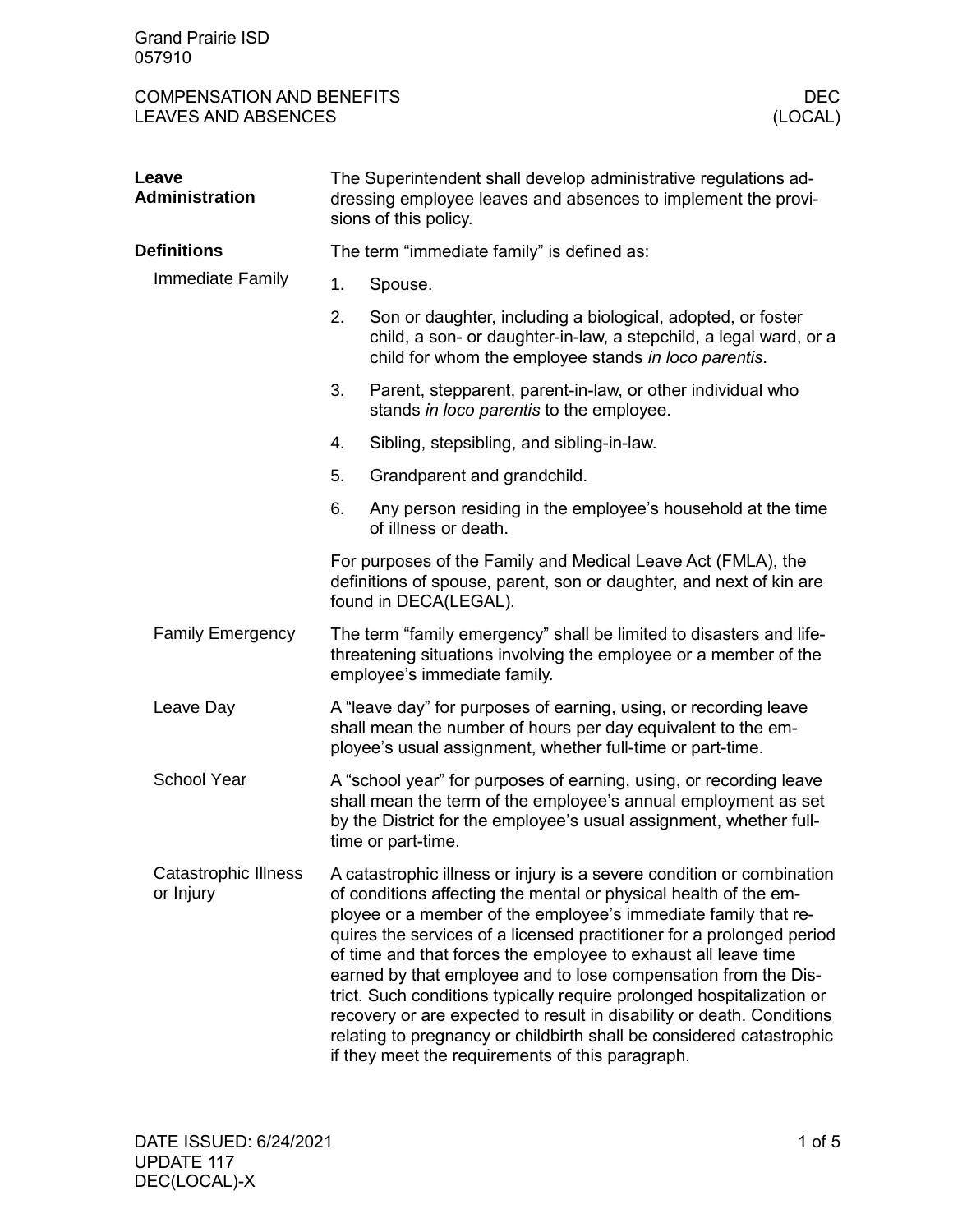## COMPENSATION AND BENEFITS DECOMPENSATION AND BENEFITS DECTRES AND ABSENCES LEAVES AND ABSENCES

|                                        | Note:                                                                                                                                       |        | For District contribution to employee insurance during<br>leave, see CRD(LOCAL).                                                                                                                                                                                   |
|----------------------------------------|---------------------------------------------------------------------------------------------------------------------------------------------|--------|--------------------------------------------------------------------------------------------------------------------------------------------------------------------------------------------------------------------------------------------------------------------|
| <b>Availability</b>                    | The District shall make state personal leave and local leave for the<br>current year available for use at the beginning of the school year. |        |                                                                                                                                                                                                                                                                    |
| <b>State Leave</b><br><b>Proration</b> |                                                                                                                                             |        | If an employee separates from employment with the District before<br>his or her last duty day of the school year or begins employment<br>after the first duty day of the school year, state personal leave shall<br>be prorated based on the actual time employed. |
|                                        |                                                                                                                                             |        | If an employee separates from employment before the last duty<br>day of the school year, the employee's final paycheck shall be re-<br>duced for state personal leave the employee used beyond his or<br>her pro rata entitlement for the school year.             |
| <b>Medical Certification</b>           | An employee shall submit medical certification of the need for<br>leave if:                                                                 |        |                                                                                                                                                                                                                                                                    |
|                                        | 1.                                                                                                                                          |        | The employee is absent more than five consecutive workdays<br>because of personal illness or illness in the immediate family;                                                                                                                                      |
|                                        | 2.                                                                                                                                          |        | The District requires medical certification due to a questiona-<br>ble pattern of absences or when deemed necessary by the<br>supervisor or Superintendent; or                                                                                                     |
|                                        | 3.                                                                                                                                          | leave. | The employee requests FMLA leave for the employee's seri-<br>ous health condition; a serious health condition of the em-<br>ployee's spouse, parent, or child; or for military caregiver                                                                           |
|                                        |                                                                                                                                             |        | In each case, medical certification shall be made by a health-care<br>provider as defined by the FMLA. [See DECA(LEGAL)]                                                                                                                                           |
| <b>State Personal Leave</b>            | The Board requires employees to differentiate the manner in which<br>state personal leave is used.                                          |        |                                                                                                                                                                                                                                                                    |
| Nondiscretionary<br>Use                |                                                                                                                                             |        | Nondiscretionary use of leave shall be for the same reasons and in<br>the same manner as state sick leave accumulated before May 30,<br>1995. [See DEC(LEGAL)]                                                                                                     |
|                                        |                                                                                                                                             |        | Nondiscretionary use includes leave related to the birth or place-<br>ment of a child and taken within the first year after the child's birth,<br>adoption, or foster placement.                                                                                   |
| <b>Discretionary Use</b>               | Discretionary use of leave is at the individual employee's discre-<br>tion, subject to limitations set out below.                           |        |                                                                                                                                                                                                                                                                    |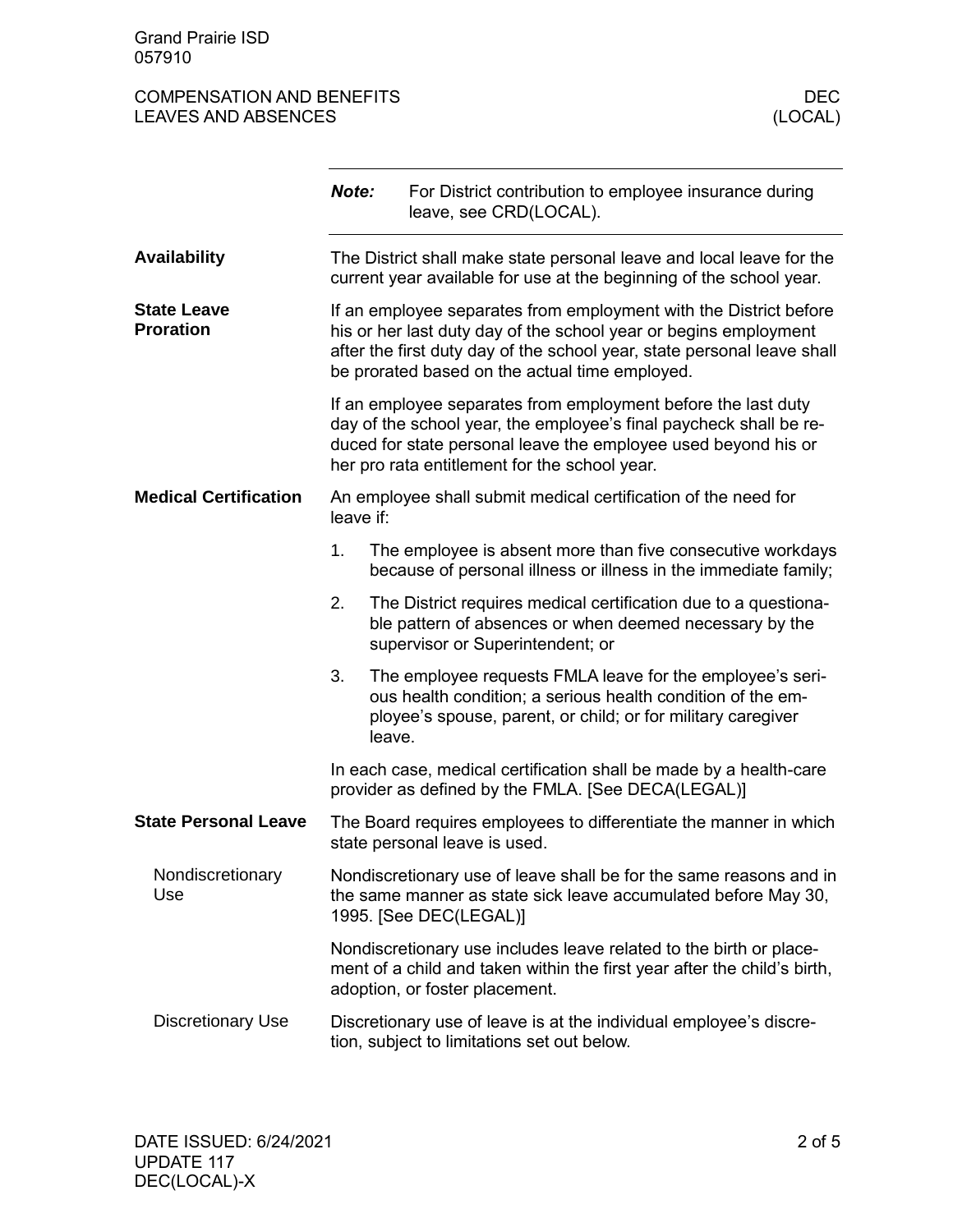## COMPENSATION AND BENEFITS DECOMPENSATION AND BENEFITS DECTRES AND ABSENCES LEAVES AND ABSENCES

| <b>Request for</b><br>Leave | In deciding whether to approve or deny a request for discretionary<br>use of state personal leave, the supervisor shall not seek or con-<br>sider the reasons for which an employee requests to use leave.<br>The supervisor shall, however, consider the duration of the re-<br>quested absence in conjunction with the effect of the employee's<br>absence on the educational program and District operations, as<br>well as the availability of substitutes. |  |
|-----------------------------|-----------------------------------------------------------------------------------------------------------------------------------------------------------------------------------------------------------------------------------------------------------------------------------------------------------------------------------------------------------------------------------------------------------------------------------------------------------------|--|
|                             | Discretionary use of state personal leave shall not exceed three<br>consecutive workdays.                                                                                                                                                                                                                                                                                                                                                                       |  |
| <b>Local Leave</b>          | Each employee shall earn five paid local leave days per school<br>year in accordance with administrative regulations.                                                                                                                                                                                                                                                                                                                                           |  |
|                             | Local leave shall accumulate without limit.                                                                                                                                                                                                                                                                                                                                                                                                                     |  |
|                             | Local leave shall be used according to the terms and conditions of<br>state sick leave accumulated before the 1995-96 school year, ex-<br>cept that an employee may contribute local leave to a sick leave<br>bank. [See DEC(LEGAL)]                                                                                                                                                                                                                            |  |
| <b>Sick Leave Bank</b>      | The District shall establish a sick leave bank that employees may<br>join through contribution of local leave.                                                                                                                                                                                                                                                                                                                                                  |  |
|                             | Leave contributed to the bank shall be solely for the use of partici-<br>pating employees. An employee who is a member of the bank may<br>request leave from the bank if the employee experiences a cata-<br>strophic illness or injury and has exhausted all paid leave and any<br>applicable compensatory time.                                                                                                                                               |  |
|                             | The Superintendent shall develop regulations for the operation of<br>the sick leave bank that address the following:                                                                                                                                                                                                                                                                                                                                            |  |
|                             | 1.<br>Membership in the sick leave bank, including the number of<br>days an employee must contribute to become a member;                                                                                                                                                                                                                                                                                                                                        |  |
|                             | 2.<br>Procedures to request leave from the sick leave bank;                                                                                                                                                                                                                                                                                                                                                                                                     |  |
|                             | 3.<br>The maximum number of days per school year a member em-<br>ployee may receive from the sick leave bank;                                                                                                                                                                                                                                                                                                                                                   |  |
|                             | The committee or administrator authorized to consider re-<br>4.<br>quests for leave from the sick leave bank and criteria for<br>granting requests; and                                                                                                                                                                                                                                                                                                         |  |
|                             | 5.<br>Other procedures deemed necessary for the operation of the<br>sick leave bank.                                                                                                                                                                                                                                                                                                                                                                            |  |
| Appeal                      | An employee may appeal a decision regarding the sick leave bank<br>in accordance with DGBA(LOCAL), beginning with the Superinten-<br>dent or appropriate administrator.                                                                                                                                                                                                                                                                                         |  |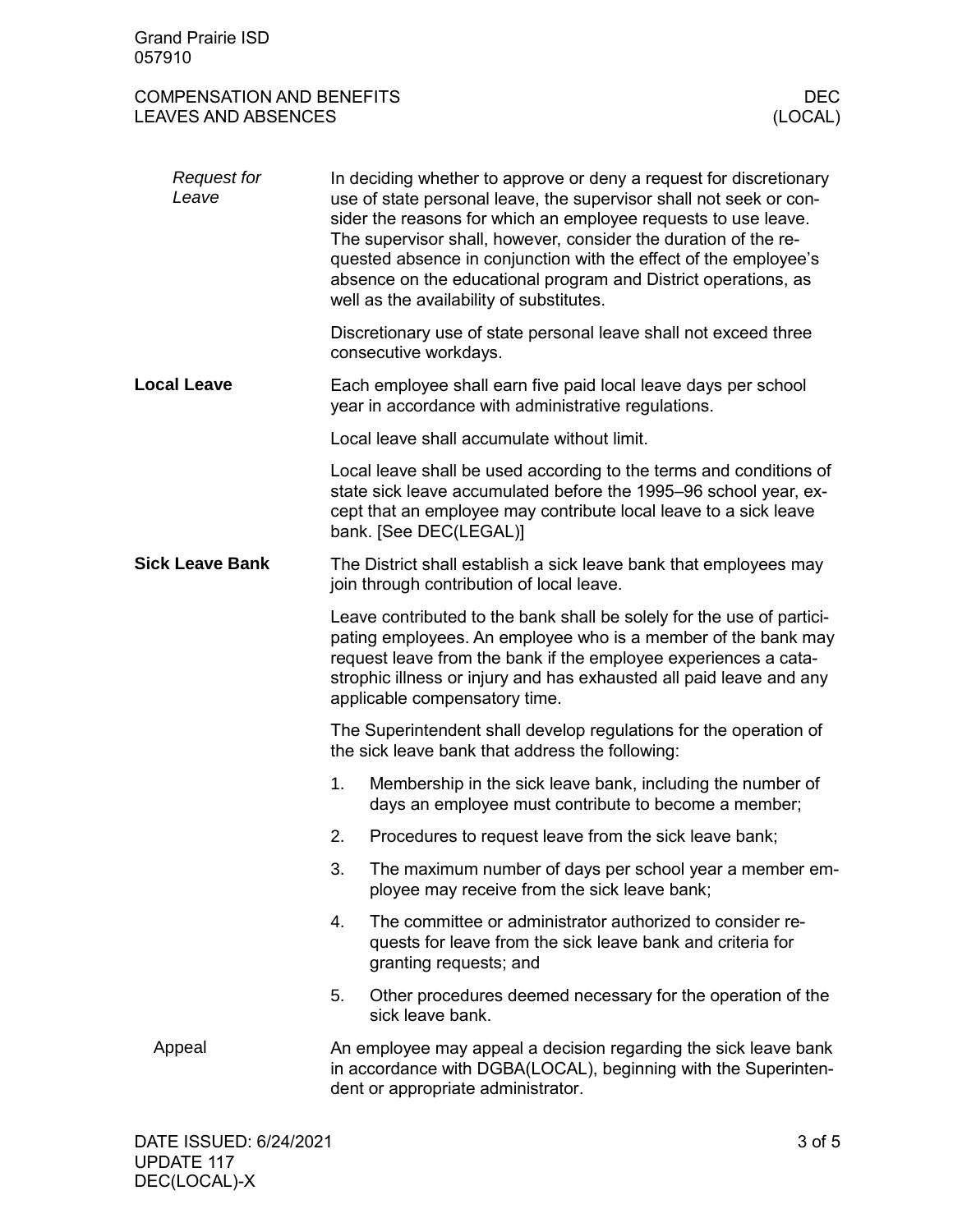Grand Prairie ISD 057910

COMPENSATION AND BENEFITS DECOMPENSATION AND BENEFITS DECTRES AND ABSENCES LEAVES AND ABSENCES

| <b>Family and Medical</b><br>Leave                  | FMLA leave shall run concurrently with applicable paid leave and<br>compensatory time, as applicable.                                                                                                                                                                                                                          |                                                                                                                                                                                                                                                                                                                                                                                            |  |
|-----------------------------------------------------|--------------------------------------------------------------------------------------------------------------------------------------------------------------------------------------------------------------------------------------------------------------------------------------------------------------------------------|--------------------------------------------------------------------------------------------------------------------------------------------------------------------------------------------------------------------------------------------------------------------------------------------------------------------------------------------------------------------------------------------|--|
|                                                     | Note:                                                                                                                                                                                                                                                                                                                          | See DECA(LEGAL) for provisions addressing FMLA.                                                                                                                                                                                                                                                                                                                                            |  |
| <b>Twelve-Month</b><br>Period                       |                                                                                                                                                                                                                                                                                                                                | For purposes of an employee's entitlement to FMLA leave, the 12-<br>month period shall be measured backward from the date an em-<br>ployee uses FMLA leave.                                                                                                                                                                                                                                |  |
| <b>Combined Leave for</b><br><b>Spouses</b>         | When both spouses are employed by the District, the District shall<br>limit FMLA leave for the birth, adoption, or placement of a child, or<br>to care for a parent with a serious health condition, to a combined<br>total of 12 weeks. The District shall limit military caregiver leave to<br>a combined total of 26 weeks. |                                                                                                                                                                                                                                                                                                                                                                                            |  |
| Intermittent or<br><b>Reduced Schedule</b><br>Leave | The District shall not permit use of intermittent or reduced schedule<br>FMLA leave for the care of a newborn child or for the adoption or<br>placement of a child with the employee.                                                                                                                                          |                                                                                                                                                                                                                                                                                                                                                                                            |  |
| Certification of<br>Leave                           | When an employee requests leave, the employee shall provide<br>certification, in accordance with FMLA regulations, of the need for<br>leave.                                                                                                                                                                                   |                                                                                                                                                                                                                                                                                                                                                                                            |  |
| Fitness-for-Duty<br>Certification                   | In accordance with administrative regulations, when an employee<br>takes FMLA leave due to the employee's own serious health condi-<br>tion, the employee shall provide, before resuming work, a fitness-<br>for-duty certification.                                                                                           |                                                                                                                                                                                                                                                                                                                                                                                            |  |
| Leave at the End of<br>Semester                     | semester.                                                                                                                                                                                                                                                                                                                      | When a teacher takes leave near the end of the semester, the Dis-<br>trict may require the teacher to continue leave until the end of the                                                                                                                                                                                                                                                  |  |
| <b>Temporary Disability</b><br>Leave                |                                                                                                                                                                                                                                                                                                                                | Any full-time employee whose position requires educator certifica-<br>tion by the State Board for Educator Certification or by the District<br>shall be eligible for temporary disability leave. The maximum length<br>of temporary disability leave shall be 180 calendar days. [See<br>DBB(LOCAL) for temporary disability leave placement and<br>DEC(LEGAL) for return to active duty.] |  |
|                                                     |                                                                                                                                                                                                                                                                                                                                | An employee's notification of need for extended absence due to<br>the employee's own medical condition shall be forwarded to the<br>Superintendent as a request for temporary disability leave.                                                                                                                                                                                            |  |
|                                                     |                                                                                                                                                                                                                                                                                                                                | The District shall require the employee to use temporary disability<br>leave and paid leave, including any compensatory time, concur-<br>rently with FMLA leave.                                                                                                                                                                                                                           |  |